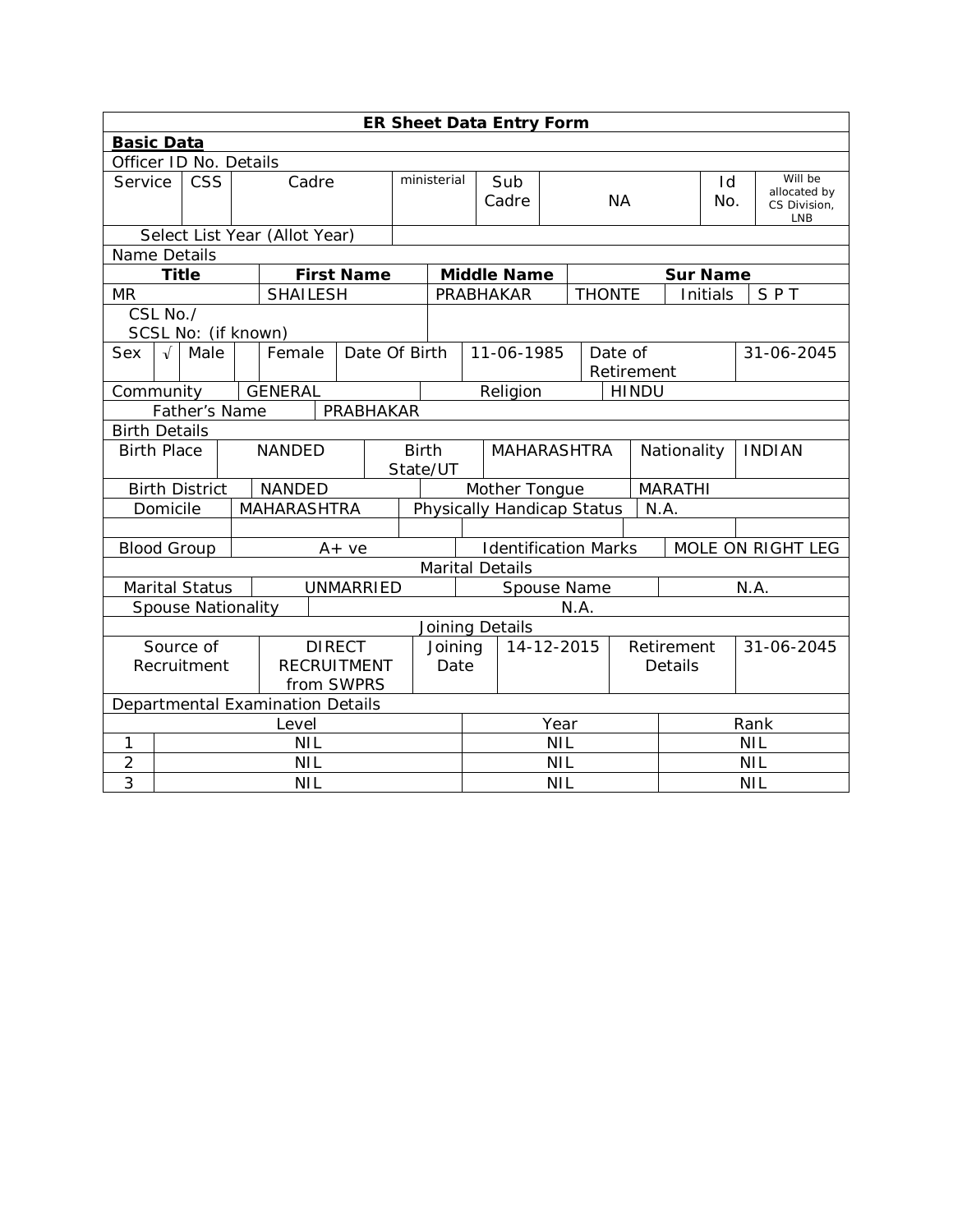## Details of deputation (if applicable)

| Name of the Office | Post held at that<br>time in parent office | Name of post<br>(selected for<br>deputation |       | Period of deputation |
|--------------------|--------------------------------------------|---------------------------------------------|-------|----------------------|
| <b>NIL</b>         | NIL                                        | <b>NIL</b>                                  | Since | From                 |
| <b>NIL</b>         | NIL                                        | NH                                          | NIL   | NIL                  |

## Details of Foreign Visit

| SI. | Place of Visit | Date of visit I | Post held at that | Whether it     | Details of visit |
|-----|----------------|-----------------|-------------------|----------------|------------------|
| No. |                |                 | time              | is a           |                  |
|     |                |                 |                   | personal or    |                  |
|     |                |                 |                   | official visit |                  |
| NIL | UAE            | 2-11-2013       |                   | PERSONAL       | PERSONAL         |
|     |                |                 | ADMINISTRATOR     |                | VISIT            |

## Transfer/Posting Detail (if applicable)

| Place      | Period of posting |            |  |  |  |  |
|------------|-------------------|------------|--|--|--|--|
|            | Since             | ∙r∩m       |  |  |  |  |
| <b>NIL</b> | ΝI<br>╹╹┶         | <b>NIL</b> |  |  |  |  |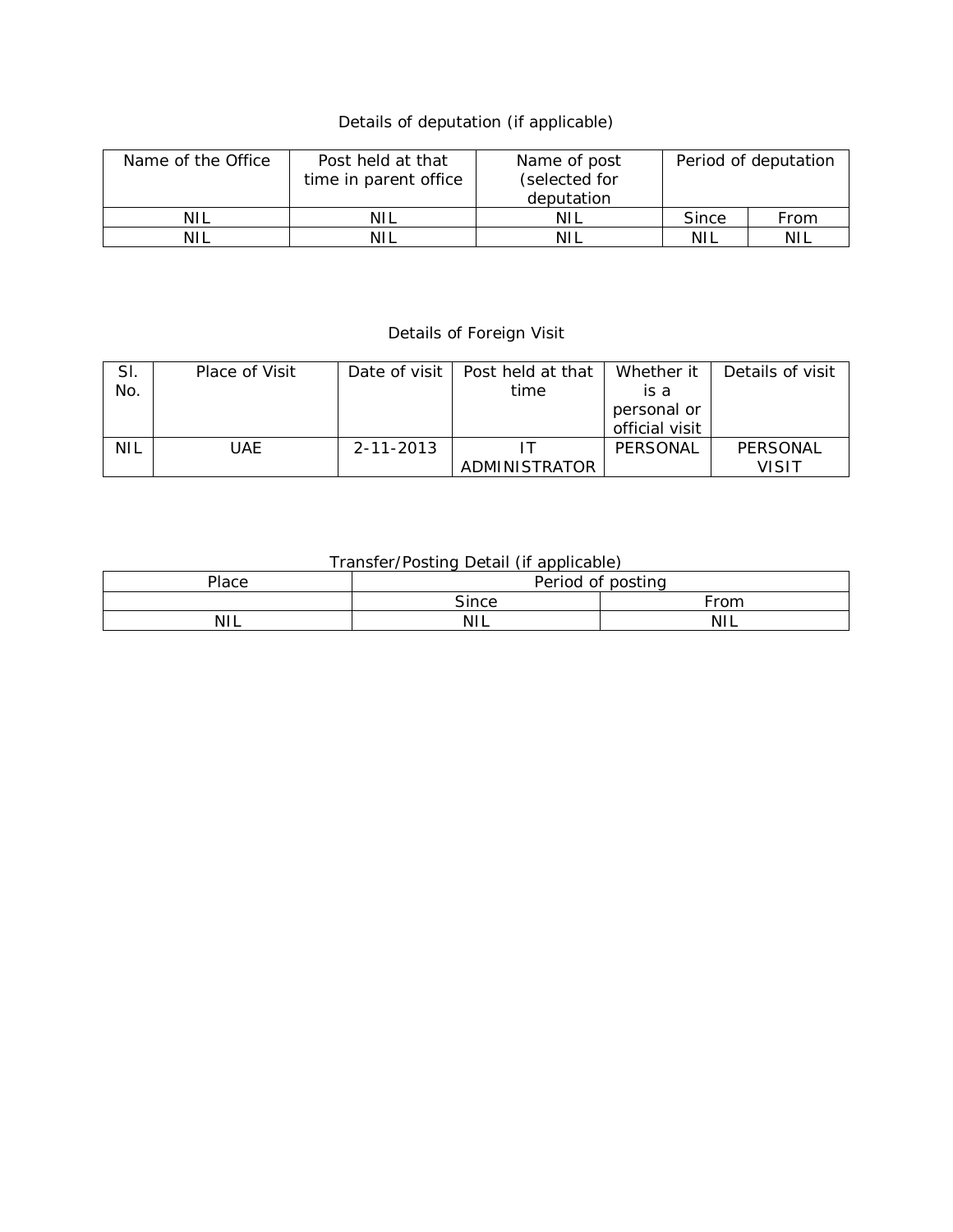| Remarks (if any)                                                                                          |                      |      |                |                                                  |                |                                  |                         |                          |        |                             |
|-----------------------------------------------------------------------------------------------------------|----------------------|------|----------------|--------------------------------------------------|----------------|----------------------------------|-------------------------|--------------------------|--------|-----------------------------|
| Language known                                                                                            |                      |      |                |                                                  |                |                                  |                         |                          |        |                             |
|                                                                                                           |                      |      |                |                                                  |                | Read                             |                         | Write                    |        | <b>Speak</b>                |
| Indian Language<br>$\mathbf{1}$<br>Known                                                                  |                      |      | <b>ENGLISH</b> |                                                  |                | <b>YES</b>                       |                         | <b>YES</b>               |        | <b>YES</b>                  |
| $\overline{2}$                                                                                            |                      |      | <b>HINDI</b>   |                                                  |                | <b>YES</b>                       |                         | <b>YES</b>               |        | <b>YES</b>                  |
|                                                                                                           | 3                    |      | <b>MARATHI</b> |                                                  |                | <b>YES</b>                       |                         | <b>YES</b><br><b>YES</b> |        |                             |
|                                                                                                           |                      |      |                |                                                  |                |                                  |                         |                          |        |                             |
| Foreign Languages<br>1                                                                                    |                      |      | <b>NIL</b>     |                                                  |                | <b>NIL</b>                       |                         | <b>NIL</b>               |        | <b>NIL</b>                  |
| $\overline{2}$                                                                                            |                      |      | <b>NIL</b>     |                                                  |                | <b>NIL</b>                       |                         | <b>NIL</b>               |        | <b>NIL</b>                  |
| 3                                                                                                         |                      |      | <b>NIL</b>     |                                                  |                | <b>NIL</b>                       |                         | <b>NIL</b>               |        | <b>NIL</b>                  |
| Qualification (Use extra photocopy sheets for multi qualifications, experience, training, awards details) |                      |      |                |                                                  |                |                                  |                         |                          |        |                             |
| Qualification                                                                                             |                      |      |                |                                                  | Discipline     |                                  |                         |                          |        | Specialization 1            |
| M.SC                                                                                                      |                      |      |                |                                                  | <b>SCIENCE</b> |                                  |                         |                          |        | <b>COMPUTER APPLICATION</b> |
| Year                                                                                                      |                      |      | Division       |                                                  |                | percentage                       |                         |                          |        | Specialization 2            |
| 2008                                                                                                      |                      |      | Honours        | FIRST CLASS with                                 |                | 78%                              |                         | <b>NIL</b>               |        |                             |
|                                                                                                           | Institution          |      |                |                                                  | University     |                                  |                         |                          |        | Country                     |
| SWAMI RAMANAND                                                                                            |                      |      | SWAMI RAMANAND |                                                  |                | <b>NANDED</b>                    |                         |                          |        | <b>INDIA</b>                |
| <b>TEERTH MARATHWADA</b><br><b>UNIVERSITY</b>                                                             |                      |      |                | <b>TEERTH</b><br>MARATHWADA<br><b>UNIVERSITY</b> |                |                                  |                         |                          |        |                             |
| <b>Experience</b>                                                                                         |                      |      |                |                                                  |                |                                  |                         |                          |        |                             |
| Type of Posting                                                                                           |                      |      |                |                                                  |                |                                  | GROUP `B'               |                          |        |                             |
|                                                                                                           |                      |      |                | RESEARCH ASSISTANT (ENGINEERING)                 |                |                                  |                         |                          |        |                             |
| Designation                                                                                               |                      |      |                |                                                  |                |                                  |                         |                          |        |                             |
| Ministry                                                                                                  |                      |      |                | MINISTRY OF WATER RESOURCES                      |                |                                  |                         |                          |        |                             |
| Office                                                                                                    |                      |      |                | CWPRS, PUNE                                      |                |                                  |                         |                          |        |                             |
|                                                                                                           |                      |      |                |                                                  |                |                                  |                         |                          |        |                             |
| <b>Experience Subject</b><br>Major                                                                        |                      |      |                | Period of Posting<br>Minor                       |                |                                  |                         | From                     |        | To                          |
|                                                                                                           |                      |      |                |                                                  |                |                                  |                         |                          |        |                             |
| Note: -Refer the Annexure to fill above Major, Minor Subjects and below given training subject            |                      |      |                |                                                  |                |                                  |                         |                          |        |                             |
| Training                                                                                                  |                      |      |                |                                                  |                |                                  |                         |                          |        |                             |
| <b>Training Year</b>                                                                                      | <b>Training Name</b> |      |                |                                                  |                |                                  | <b>Training Subject</b> |                          |        |                             |
|                                                                                                           |                      |      |                |                                                  |                |                                  |                         |                          |        |                             |
|                                                                                                           |                      |      |                | <b>Field Visit Country</b>                       |                | Field Visit Place (within India) |                         |                          |        |                             |
| Sponsoring Authority                                                                                      |                      |      |                | Period of Training                               |                |                                  | Duration                |                          | Result |                             |
|                                                                                                           |                      | From |                | To                                               |                | in Weeks)                        |                         | Qualified                |        |                             |
|                                                                                                           |                      |      |                |                                                  |                |                                  |                         | Not Qualified            |        |                             |
|                                                                                                           |                      |      |                | Awards/Publications                              |                |                                  |                         |                          |        |                             |
| Type of Activity:                                                                                         |                      |      |                |                                                  |                | Academic                         |                         |                          |        | Non Academic                |